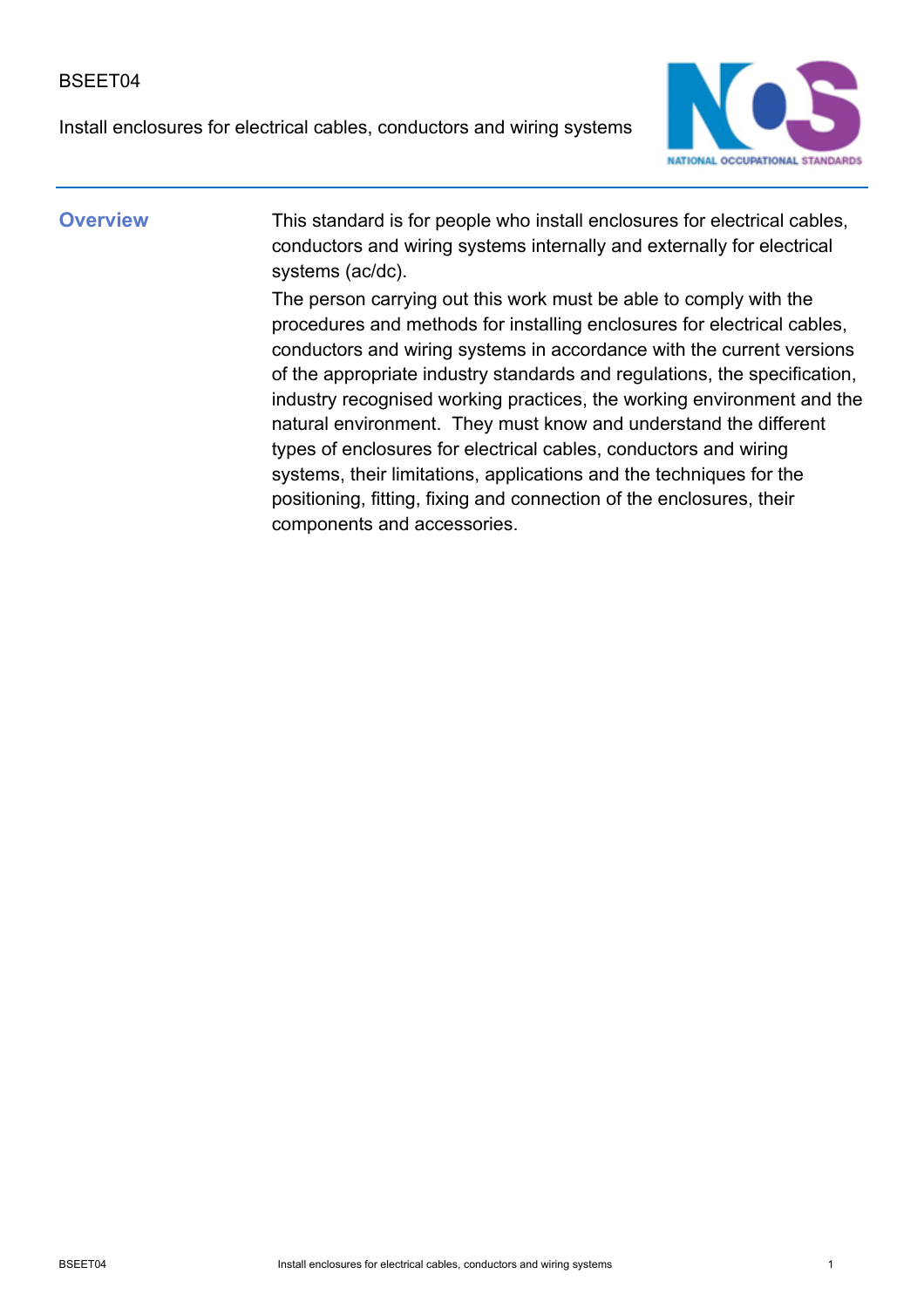Install enclosures for electrical cables, conductors and wiring systems



# **Performance criteria**

*You must be able to:*

1. confirm the existing electrical supply is suitable for the electrical system

2. confirm before work starts that the work location and work area can be accessed safely and has been checked for the risk to other personnel on the site, and take appropriate action if a risk is present

3. produce a risk assessment and method statement for the work to be carried out, including the identification and use of personal protective equipment

4. verify that job information and documentation is current and relevant and that the plant, instruments, access equipment and tools are fit for purpose

5. select enclosures and confirm that they are:

- of the right type and size
- fit for purpose in accordance with the electrical system's design

6. determine at the outset, that the plans for positioning and fixing the components and accessories of the selected enclosures are in accordance with:

- the electrical system's design
- manufacturers' instructions

7. comply with industry practices and organisational procedures to ensure the co-ordination of site services and the activities of other trades

8. identify the correct means of electrical isolation prior to commencing installation work

9. complete the correct safe-isolation procedures to ensure the safe installation of the enclosures

10. measure and mark out the locations for fitting and fixing the selected enclosures components and accessories in accordance with:

- the electrical system's design
- manufacturers' instructions

11. fit, fix and connect the selected enclosures its components and accessories in accordance with: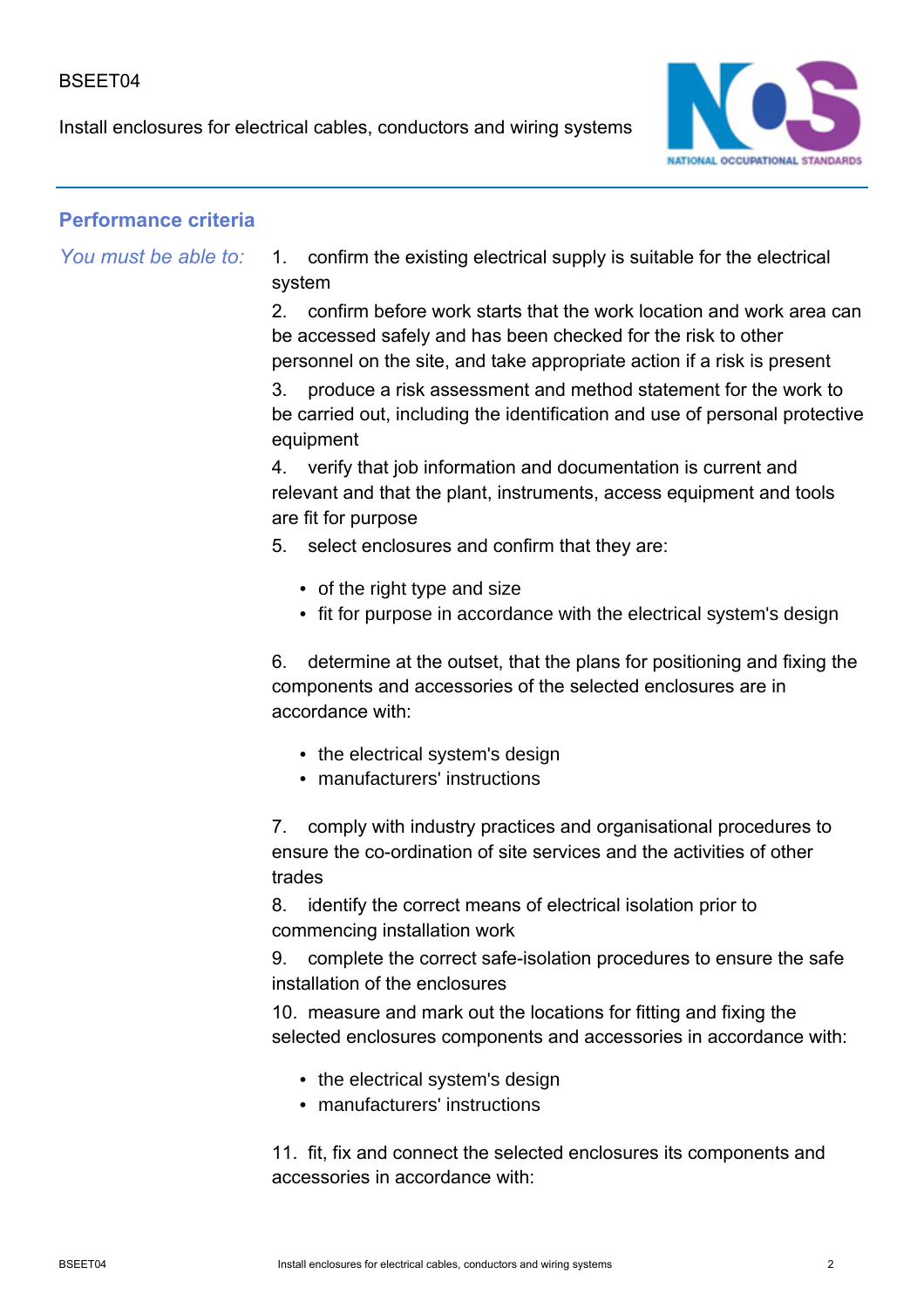Install enclosures for electrical cables, conductors and wiring systems



- the electrical system's design
- industry recognised methods
- manufacturers' instructions
- 12. confirm with the relevant people
	- those necessary variations to the planned programme of work that may have the potential to introduce a hazard and/or impact
	- on the installation work to be undertaken

13. the correct actions to be undertaken to ensure that any variations to the planned programme of work will not introduce a hazard and have minimum impact on the installation work to be undertaken

14. implement organisational procedures for the safe transport and/or disposal of waste materials, substances and liquids in accordance with suppliers' and manufacturers' instructions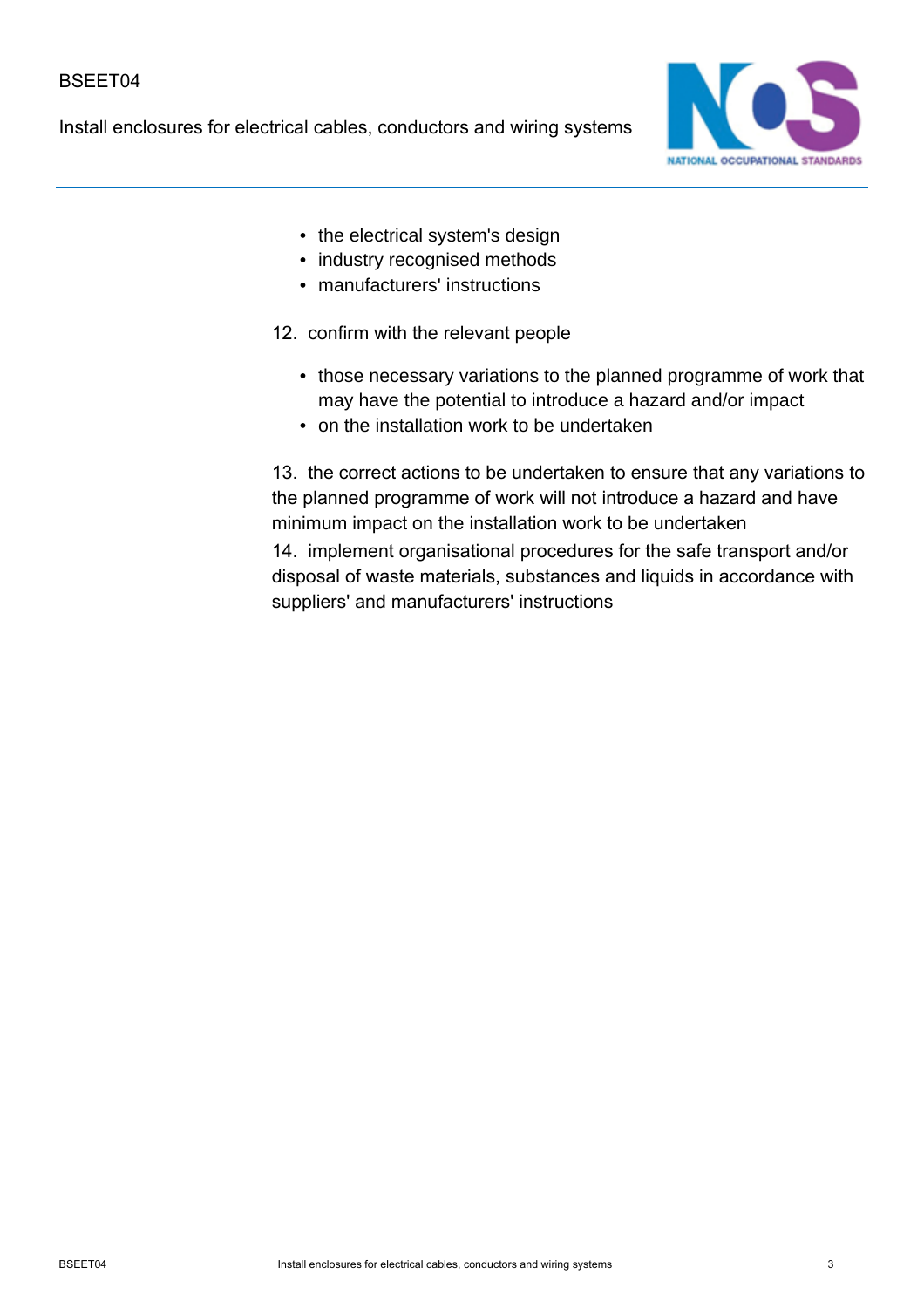Install enclosures for electrical cables, conductors and wiring systems



# **Knowledge and understanding**

# *You need to know and understand:*

1. the operation, applications, advantages and limitations of different electrical systems

2. the appropriate industry standards and regulations relevant to installing enclosures

3. how to produce a risk assessment and method statement for the work to be carried out, including the identification and use of personal protective equipment, in accordance with:

- the electrical system's design
- organisational procedures

4. how to verify that job information and documentation is current and relevant and that the plant, instruments, access equipment and tools are fit for purpose

5. the applications, advantages and limitations of types of personal protective equipment

6. the applications, advantages and limitations of types of enclosures

7. the industry recognised methods for determining the type and size of enclosures

8. how to interpret diagrams and drawings for the electrical system to locate site services

9. how to interpret diagrams and drawings for the electrical system to identify the planned location of the enclosures

10. the methods and techniques for fitting, fixing and connecting the selected enclosures and their components and accessories in accordance with:

- the electrical system's design
- manufacturers' instructions

11. the correct procedures for safe isolation

12. the organisational procedures for confirming with the relevant people the appropriate actions to be taken to ensure that any variations to the planned programme of work will not introduce a hazard and have minimum negative impact on the installation work to be undertaken

13. the methods for the safe transport and/or disposal of waste material, substances and liquids in accordance with suppliers' and manufacturers' instructions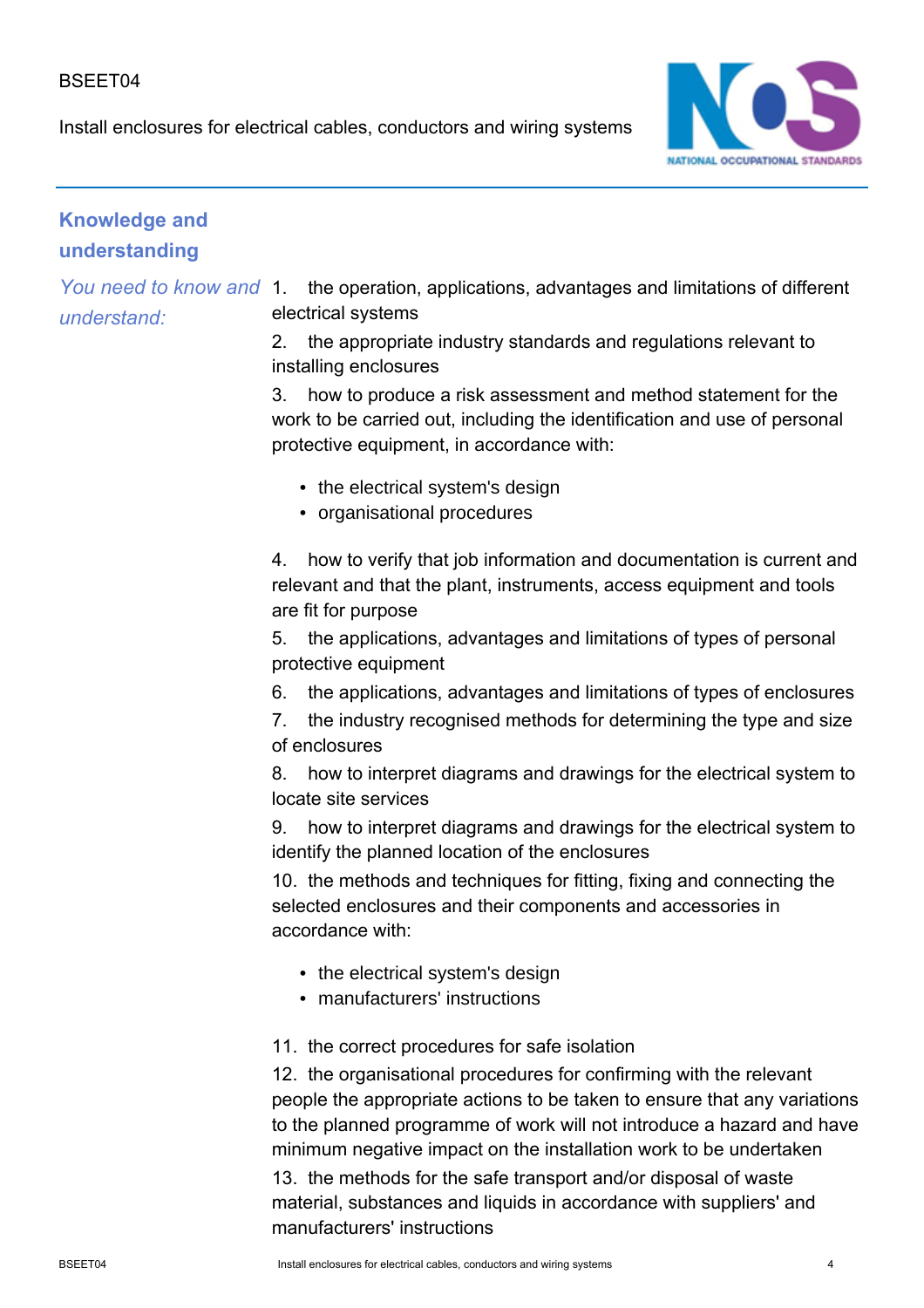Install enclosures for electrical cables, conductors and wiring systems

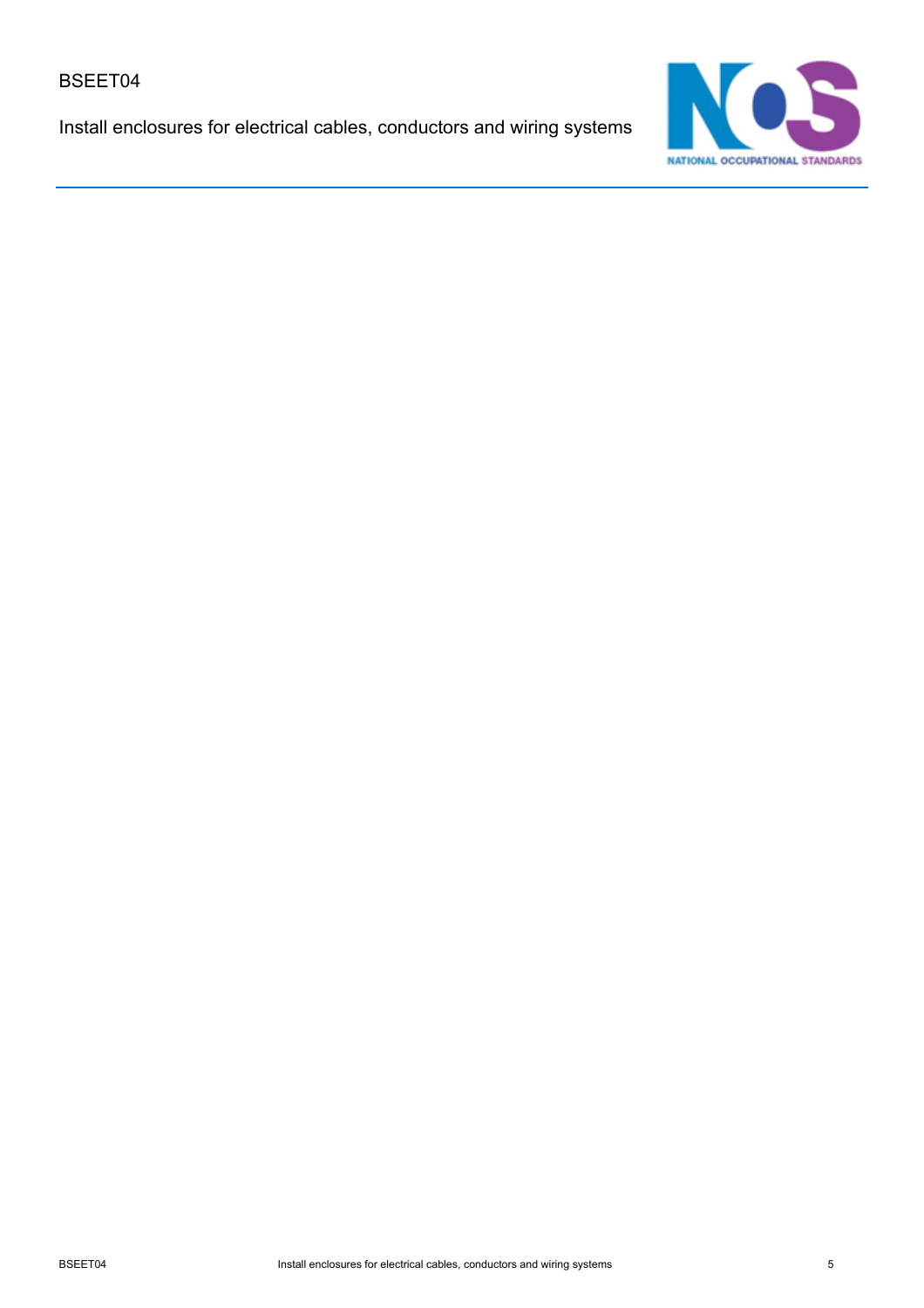Install enclosures for electrical cables, conductors and wiring systems



# **Scope/range related Vorking environments (internal and/or external) to performance criteria**

- domestic
- non-domestic
	- commercial
	- industrial
	- agricultural
	- horticultural
	- leisure and entertainment
	- residential medical and care facilities
	- public highways and parks
	- public services establishments
	- pre-1919 traditional/historic buildings

# **Electrical system**

An electrical system (ac/dc), internal and/or external, in a building/structure that has an extra low voltage and/or low voltage single and/or multi-phase supply, circuits, equipment and components to provide:

- control
- communication
- heating
- lighting
- power

# **Site**

- new build construction building or structure
- an existing building or structure

# **Site services**

- electricity
- water
- gas
- oil
- drainage
- telecommunications
- data transmission either underground or overhead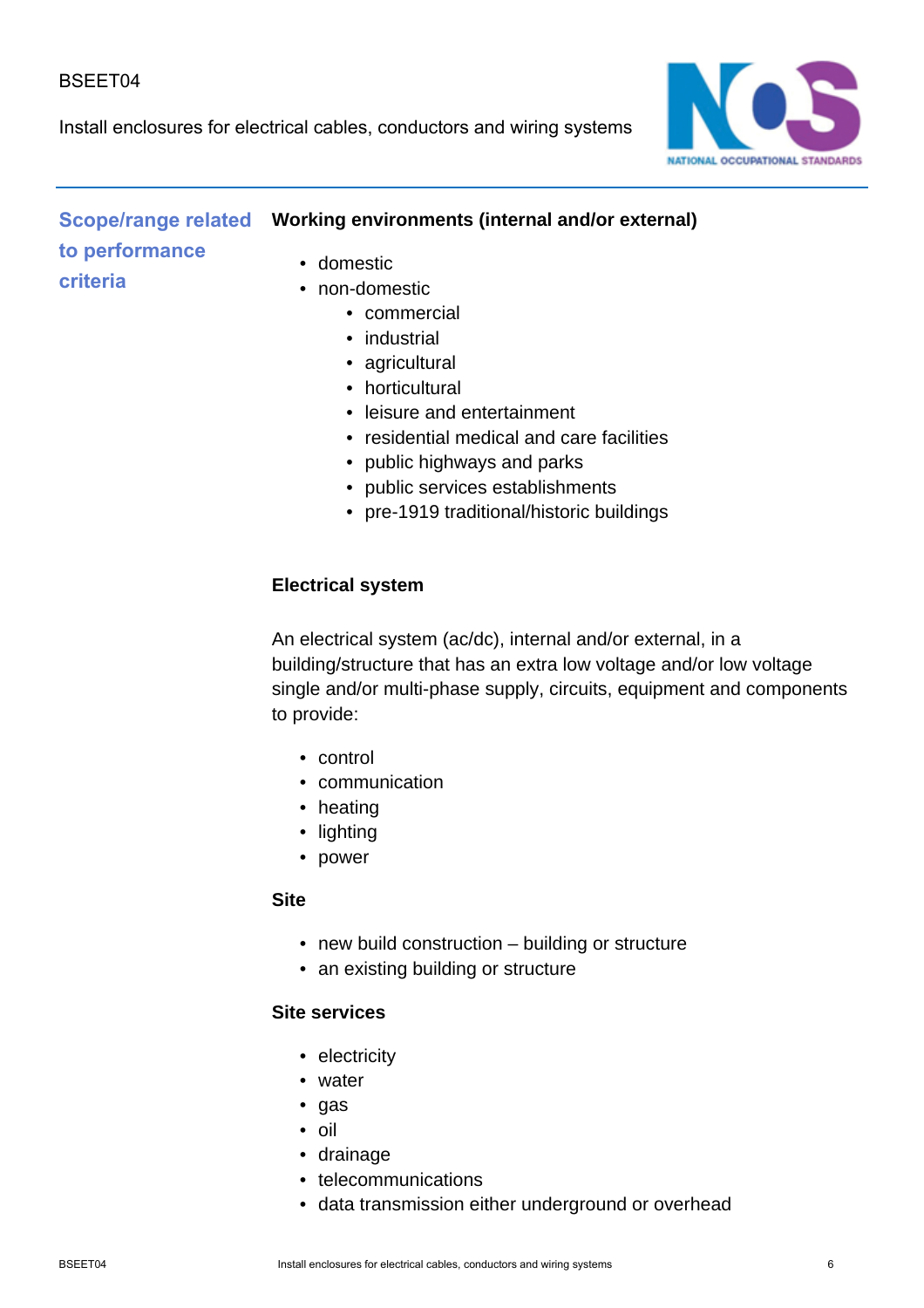Install enclosures for electrical cables, conductors and wiring systems



## **Organisation procedures**

- information management
- project management
- risk assessment
- risk management
- implementing and monitoring health and safety requirements and issues
- implementing and monitoring issues relating to the natural environment
- customer services
- accident reporting
- emergencies
- communication with relevant people

#### **Plant**

- generators
- transformers for low voltage hand-tools
- lifting equipment
- access equipment

#### **Enclosures**

- PVC and steel conduit
- PVC and steel trunking
- cable tray
- basket and ladder systems
- ducting systems
- bus-bar trunking
- pre-fabricated conductor, cable and wiring systems

## **Relevant people**

- customers/clients
- client representatives
- supervisors
- site/contract manager
- other contractors/trades
- members of the public
- work colleagues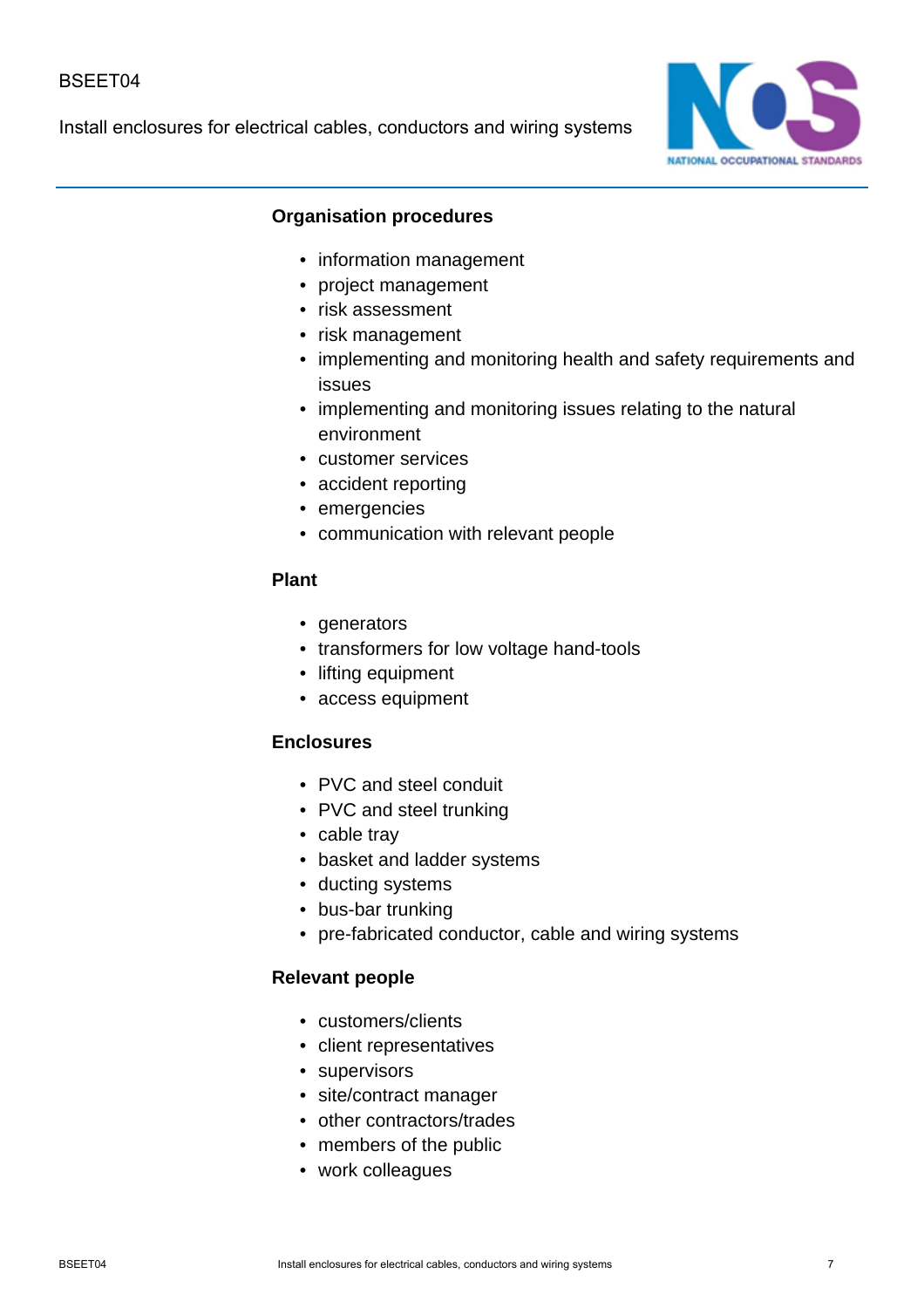Install enclosures for electrical cables, conductors and wiring systems

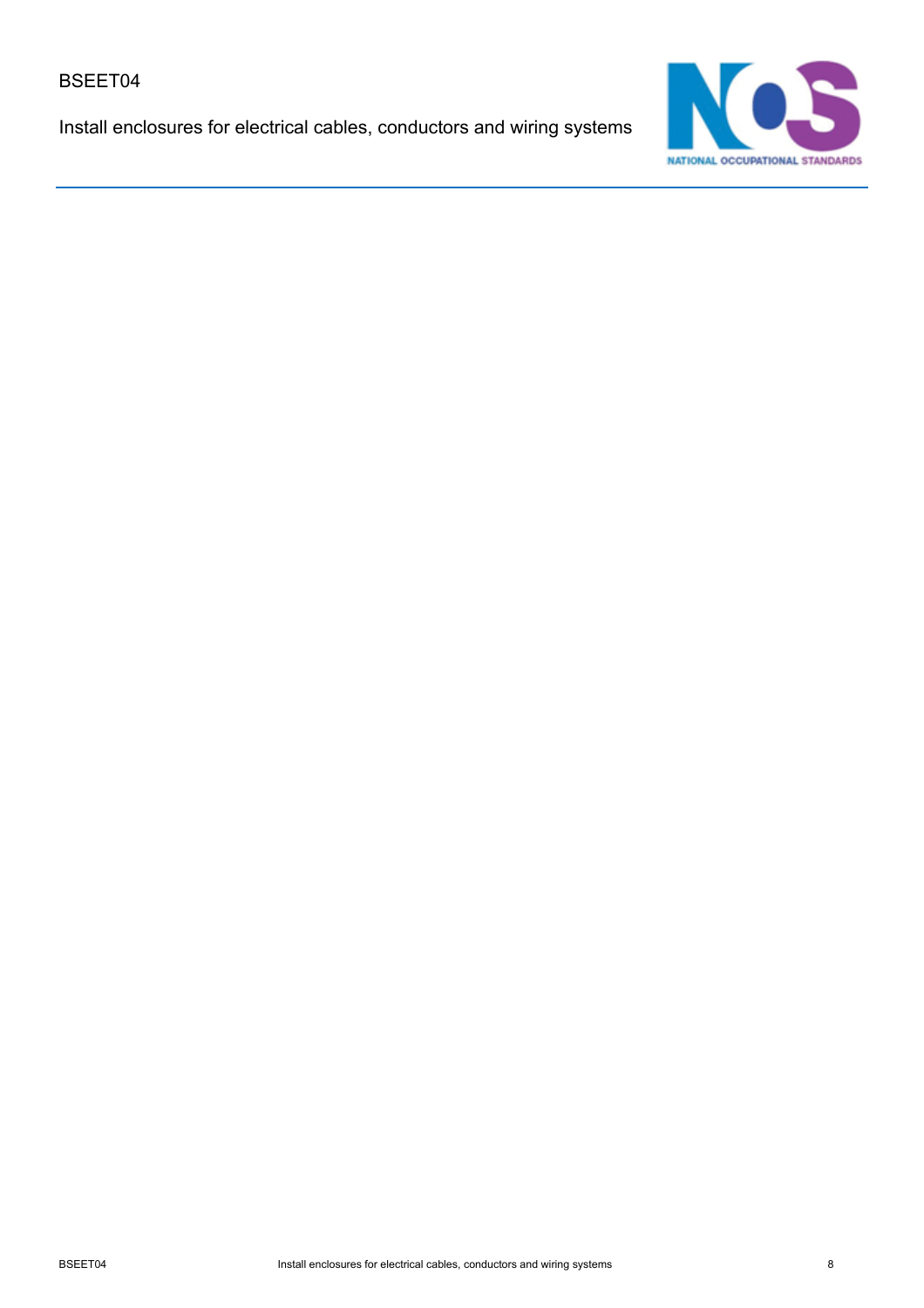Install enclosures for electrical cables, conductors and wiring systems



**Glossary**